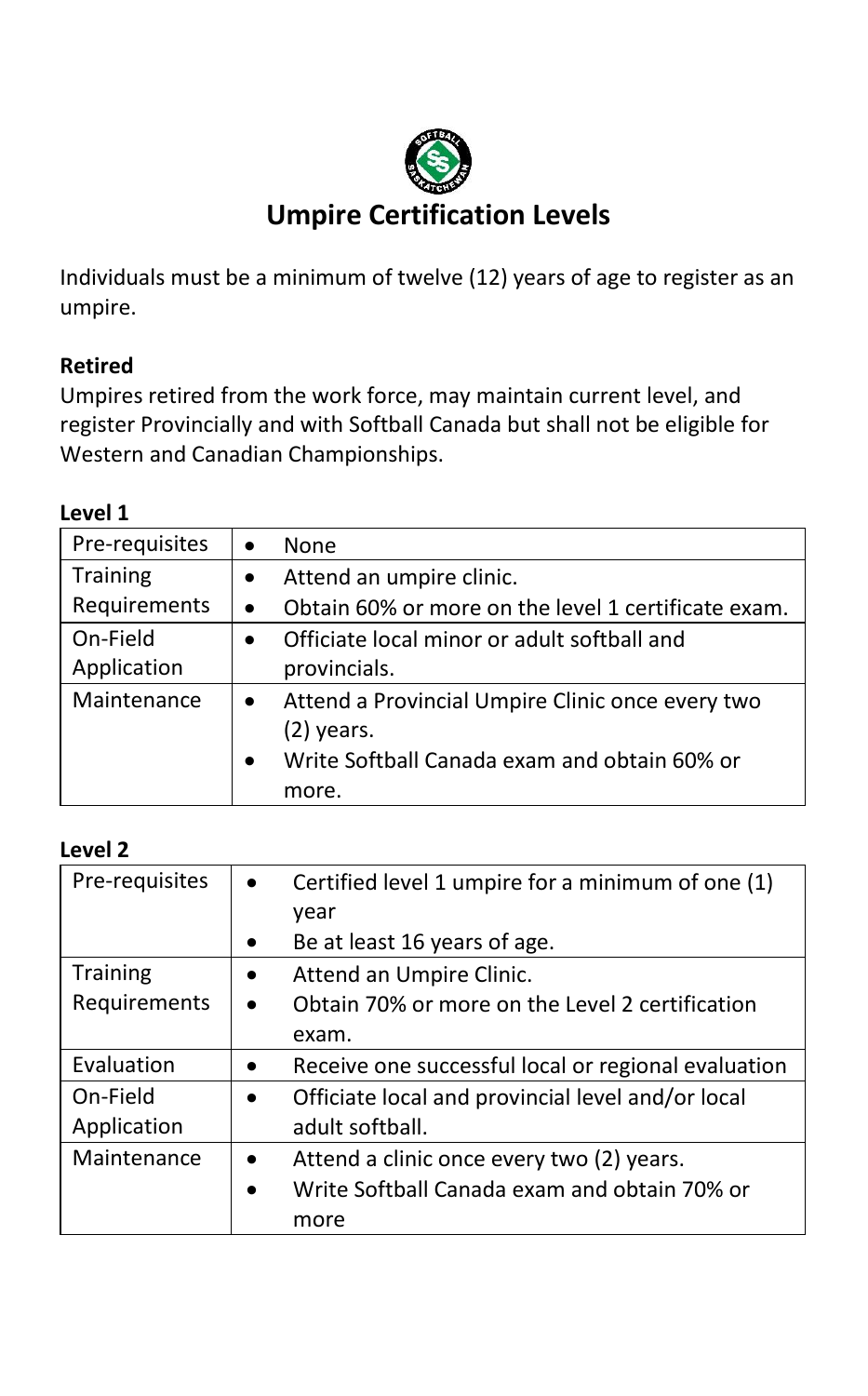# **Level 3**

| Pre-requisite   | Certified level 2 umpire for a minimum of two (2)<br>vears. |
|-----------------|-------------------------------------------------------------|
| <b>Training</b> | Attend an umpire clinic<br>٠                                |
| Requirements    | Obtain 80% or more on the level 3 certification             |
|                 | exam.                                                       |
| Evaluation      | Receive one (1) successful evaluation                       |
| On-Field        | Officiate provincial minor or adult softball<br>$\bullet$   |
| Application     | Qualified to officiate U19 Women's fast pitch, U20          |
|                 | Men's fast pitch, U23 Women's fast pitch, and U23           |
|                 | Men's fastpitch.                                            |
| Maintenance     | Attend a clinic annually                                    |
|                 | Write Softball Canada and obtain 80% or more.               |

| Level 4                         |                                                                                                                                                                                                                |
|---------------------------------|----------------------------------------------------------------------------------------------------------------------------------------------------------------------------------------------------------------|
| Pre-Requisites                  | Certified level 3 umpire for a minimum of two (2)<br>years.                                                                                                                                                    |
| <b>Training</b><br>Requirements | Receive two successful evaluations by a provincial<br>representative and recommendation forwarded to<br>UDC.<br>Receive a successful level 4 evaluation at a U20<br>Men's, U19 Women's, or a Masters fastpitch |
|                                 | Canadian Championship.                                                                                                                                                                                         |
| Evaluation                      | Attend a Softball Canada level 4 Umpire Theory<br>Clinic.<br>Obtain 80% or more on the level 4 certification<br>exam.                                                                                          |
| On-Field                        | Officiate provincial minor or adult softball                                                                                                                                                                   |
| Application                     | Officiate a Canadian Championship and receive a<br>successful LIV evaluation.                                                                                                                                  |
| Maintenance                     | Attend a clinic annually<br>Write Softball Canada exam and obtain 80% or<br>more.<br>Be active in provincial officiating programs                                                                              |

# **Level 5**

This program is operated by Softball Canada.